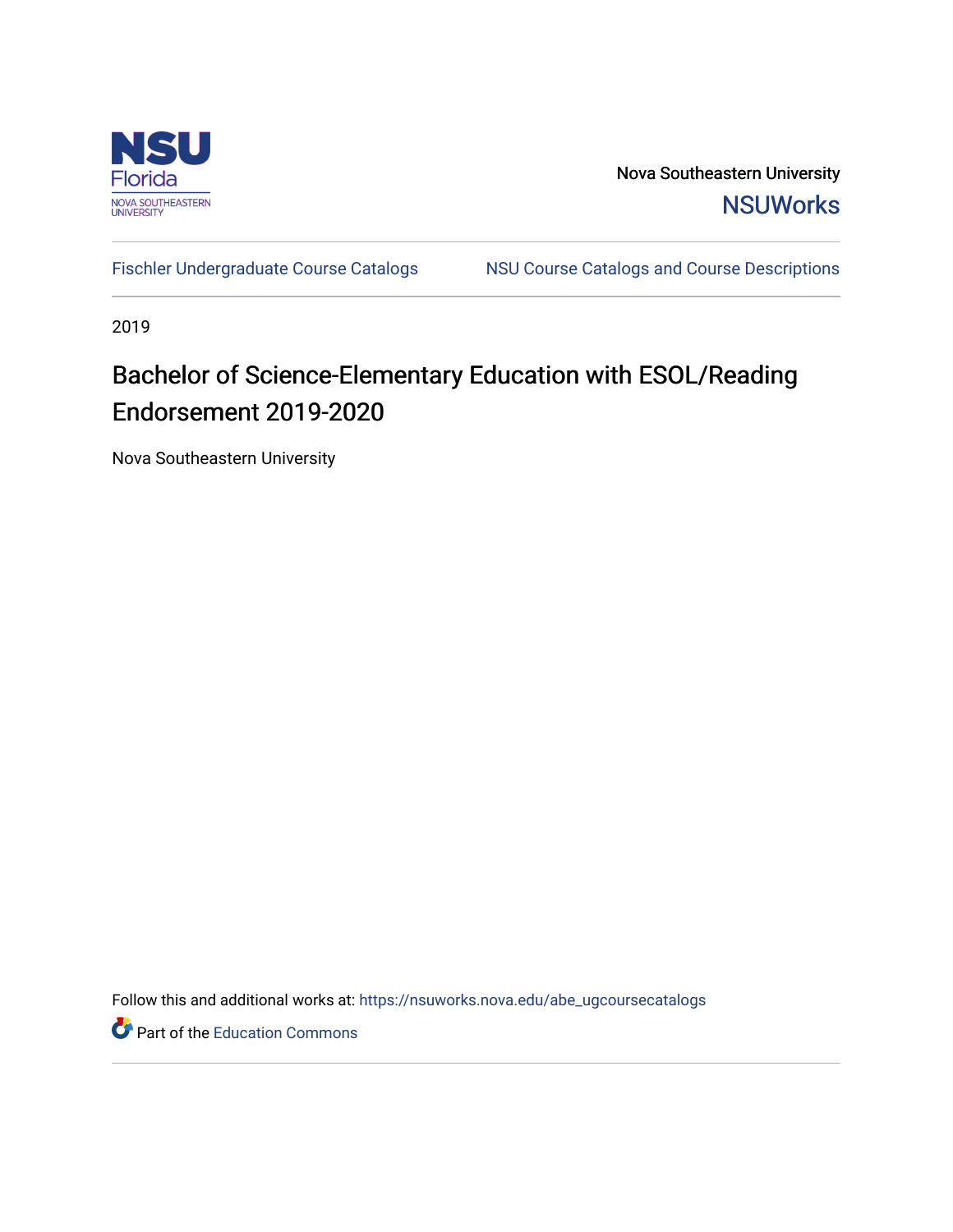# **ABRAHAM S. FISCHLER COLLEGE OF EDUCATION DEGREE CURRICULUM SHEET | 2019-2020 CATALOG**

**BACHELOR OF SCIENCE - ELEMENTARY EDUCATION WITH ESOL/READING ENDORSEMENT (FLORIDA DOE STATE APPROVED PROGRAM)**

### **FIRST YEAR SEMINAR**

Florida

NOVA SOUTHEASTERN BOULD

| <b>Course</b>                           | Credits Frequency |
|-----------------------------------------|-------------------|
| UNIV 1000: First Year Seminar           |                   |
| <b>Total First Year Seminar Credits</b> |                   |

|                                                        |         |           | EDUC 3525F: Practices of Instruction                                |    | FW |
|--------------------------------------------------------|---------|-----------|---------------------------------------------------------------------|----|----|
| Area/Course                                            | Credits | Frequency | EDUC 3535F: Educational Assessment                                  |    | FW |
| <b>Written Composition</b>                             |         |           | ESOL 3340F: Survey of TESOL for Teachers                            |    | W  |
| Open Written Composition                               |         |           | EDUC 3350F: Survey of Exceptional Student Education                 |    | W  |
| Open Written Composition                               |         |           | ELEM 4350F: Methods of Teaching Mathematics in the Elemen 3         |    |    |
| Mathematics                                            |         |           | ELEM 4340F: Methods of Teaching Language Arts                       |    | W  |
| 6 credits at or above MATH 1040                        |         |           | ELEM 3550F: Methods of Teaching Science in the Elem. Scl            |    |    |
| Open Mathematics: Math 1040 or Higher                  |         |           | EDUC 3360F: Educational Psychology                                  |    | FW |
| MATH 1050: Concepts in Geometry & Logic                |         |           | ELEM 3530F: Methods of Teaching Social Studies                      |    | W  |
| Arts and Humanities                                    |         |           | EDUC 4010F: Foundations of Curriculum Development                   |    | W  |
| 6 credits in HIST, ARTS, PHIL, HUMN, LITR, THEA, FILM, |         |           | ELEM 3810F: Assessing Literacy in the Elementary School             |    |    |
| MUSC, DANC, WRIT, foreign language                     |         |           | ELEM 4535F: Inquiry Approaches to STEM Education in the El 3        |    |    |
| HIST 1030 or HIST 1040 (preferred)                     |         |           | ELEM 4560F: Methods of Teaching Reading Across the Elemer 3         |    |    |
| Open Arts and Humanities                               |         |           | ESOL 4565F: Second Language Learning                                |    |    |
| Social and Behavioral Sciences                         |         |           | ELEM 4810F: Integrating PE and Health Education into the Ele 3      |    |    |
| 6 credits in PSYC, SOCL, ANTH, ECN, COMM, GEOG,        |         |           | ELEM 4815F: Integrating Art and Music Education Across the          |    |    |
| GEST, INST, POLS                                       |         |           | EDUC 4510F: Race, Society, Diversity, and Ethics                    |    |    |
| PSYC 1020 (preferred)                                  |         |           | EDUC 4322F: Foundations of Classroom Management                     |    |    |
| PSYC 2350 or PSYC 2360 or PSYC 2370 (preferred)        |         |           | Florida Teacher Cert. Exam. - Professional Educator Test            |    |    |
| <b>Science</b>                                         |         |           | ELEM 4570: Elementary Education Internship                          | 12 | FW |
| 6 credits in BIOL, MBIO, CHEM, SCIE, ENVS, PHYS        |         |           | <b>Total Major Credits</b>                                          | 72 |    |
| Physical Science, PHYS 1020 Preferred                  |         |           | *RAZT 1050 is only required for students in the Shark Teach Program |    |    |
| Open Science                                           |         |           |                                                                     |    |    |
| <b>Total General Education Credits</b>                 | 30      |           |                                                                     |    |    |
|                                                        |         |           |                                                                     |    |    |
| <b>OPEN ELECTIVES</b>                                  |         |           |                                                                     |    |    |

| <b>MAJOR</b>                                                      |                 |           |
|-------------------------------------------------------------------|-----------------|-----------|
| Course                                                            | <b>Credits</b>  | Frequency |
| EDUC 2500: Education Pre-Enrollment Seminar<br>dits:<br>Frequency | 0               | <b>FW</b> |
| *RAZT 1050: Fundamentals of Peer Education<br>3                   | 3               | F         |
| 3<br>EDUC 2010F: Foundations of Education                         | 3               | FW        |
| ESOL 2903F: Cross-Cultural Studies                                |                 | F         |
| EDUC 3525F: Practices of Instruction                              |                 | FW        |
| EDUC 3535F: Educational Assessment<br>dits<br>Frequency           |                 | FW        |
| ESOL 3340F: Survey of TESOL for Teachers                          |                 | W         |
| EDUC 3350F: Survey of Exceptional Student Education<br>3          |                 | W         |
| 3<br>ELEM 4350F: Methods of Teaching Mathematics in the Elemen 3  |                 | F         |
| ELEM 4340F: Methods of Teaching Language Arts                     | 3               | W         |
| ELEM 3550F: Methods of Teaching Science in the Elem. Scl          | 3               | F         |
| EDUC 3360F: Educational Psychology<br>3                           | 3               | FW        |
| 3<br>ELEM 3530F: Methods of Teaching Social Studies               |                 | W         |
| EDUC 4010F: Foundations of Curriculum Development                 |                 | W         |
| ELEM 3810F: Assessing Literacy in the Elementary School           |                 | F         |
| ELEM 4535F: Inquiry Approaches to STEM Education in the El 3      |                 | W         |
| ELEM 4560F: Methods of Teaching Reading Across the Elemer 3<br>3  |                 | W         |
| 3<br>ESOL 4565F: Second Language Learning                         | 3               | F         |
| ELEM 4810F: Integrating PE and Health Education into the Ele 3    |                 | F         |
| ELEM 4815F: Integrating Art and Music Education Across the        | 3               | F         |
| EDUC 4510F: Race, Society, Diversity, and Ethics                  | 3               | F         |
| EDUC 4322F: Foundations of Classroom Management<br>3              | 3               | F         |
| Florida Teacher Cert. Exam. - Professional Educator Test<br>3     |                 |           |
| ELEM 4570: Elementary Education Internship                        | 12              | FW        |
| <b>Total Major Credits</b>                                        | $\overline{72}$ |           |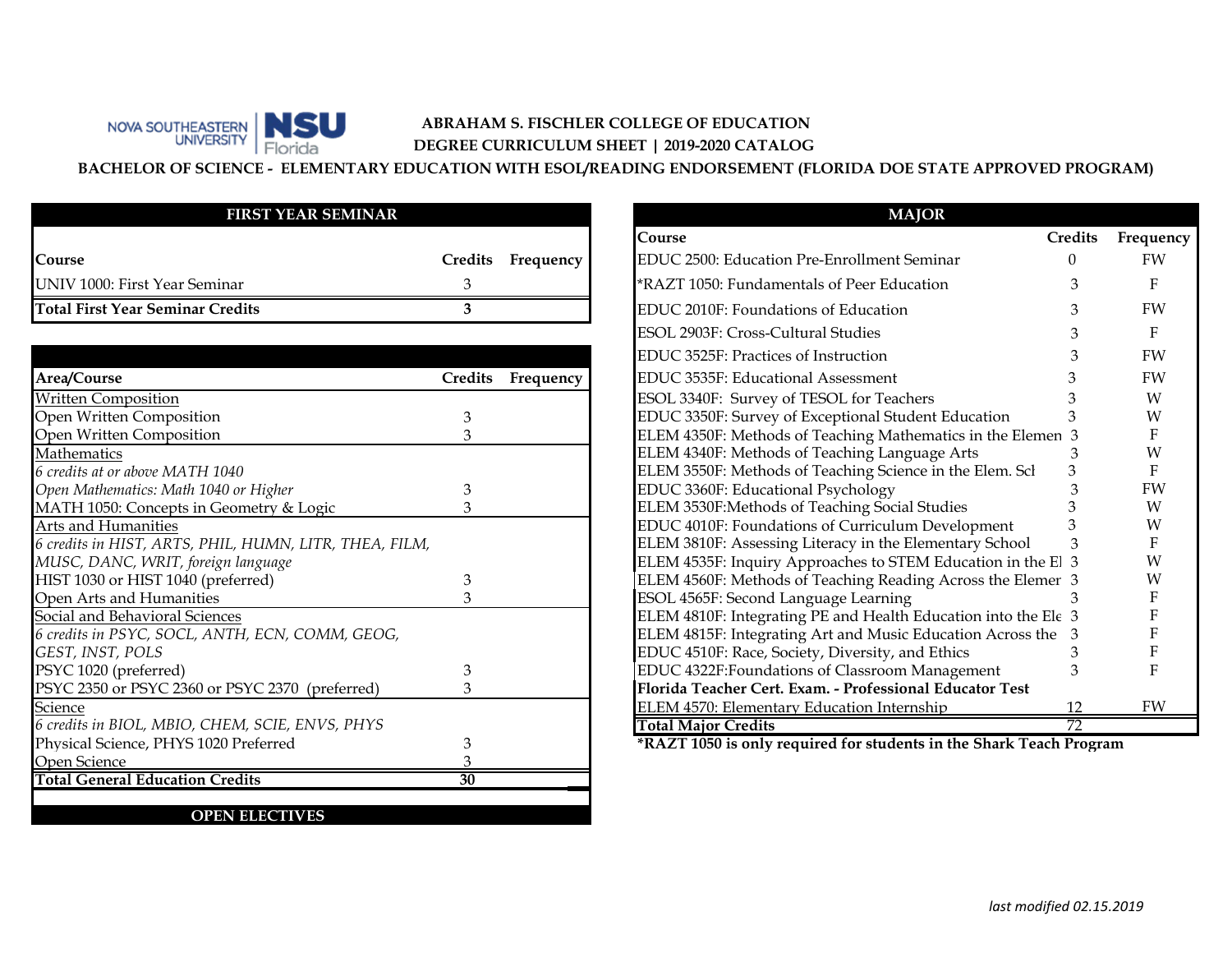| take 5 open elective courses        |  |
|-------------------------------------|--|
| <b>Total Open Electives Credits</b> |  |

**OPEN ELECTIVES**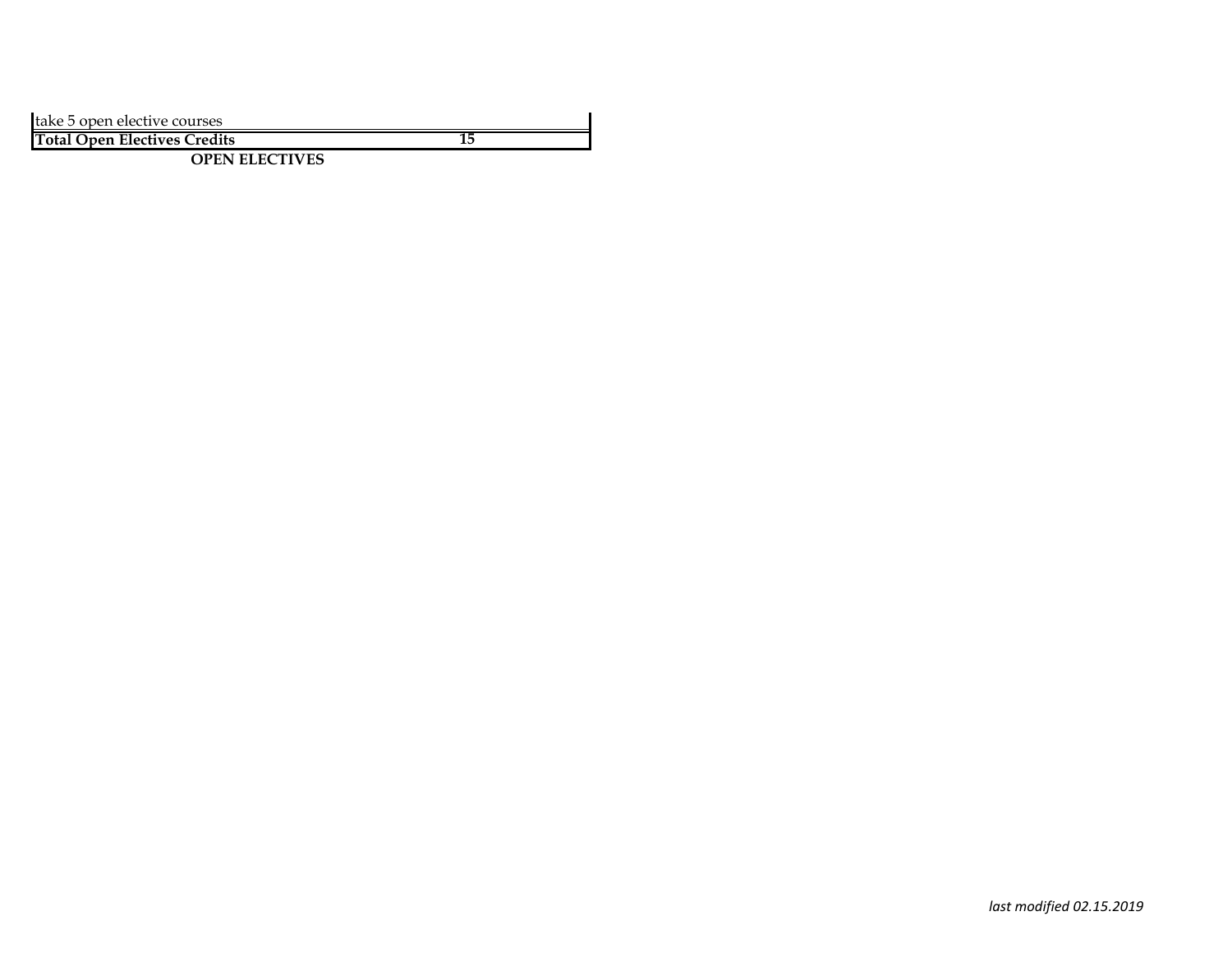

## **ABRAHAM S. FISCHLER COLLEGE OF EDUCATION ELEMENTARY EDUCATION DEGREE CURRICULUM SHEET | 2019-2020 CATALOG SAMPLE FOUR YEAR CURRICULUM | 2019-2020 CATALOG**

|                                                               |          | <b>First Year</b>                                          |         |
|---------------------------------------------------------------|----------|------------------------------------------------------------|---------|
| Fall                                                          |          | Winter                                                     |         |
| Course                                                        | Credits  | Course                                                     | Credits |
| UNIV 1000: First Year Seminar                                 | 3        | COMP 2000 or COMP 2020                                     | 3       |
| EDUC 2500: Educaton Pre-Enrollment Seminar                    | $\theta$ | MATH 1050: Concepts in Geometry & Logic                    | 3       |
| COMP 1500: College Writing                                    | 3        | HIST 1030 or HIST 1040 (preferred)                         | 3       |
| MATH 1040: Algebra for College Students                       | 3        | Open Mathematics: Math 1040 or Higher                      | 3       |
| EDUC 2010F: Foundations of Education                          | 3        | EDUC 3535F: Educational Assessment                         | 3       |
| ESOL 2903F: Cross Cultural Studies                            | 3        | Science                                                    | 3       |
| EDUC 3525F: Practices of Instruction                          | 3        | PSYC 1020: Introduction to Psychology (preferred)          | 3       |
| EDUC 3350F: Survey of Exceptional Student Education           | 3        |                                                            |         |
| <b>Total Credits</b>                                          | 21       | <b>Total Credits</b>                                       | 21      |
|                                                               |          | <b>Second Year</b>                                         |         |
| <b>Fall</b>                                                   |          | Winter                                                     |         |
| Course                                                        | Credits  | Course                                                     | Credits |
| EDUC 3360F: Educational Psychology                            | 3        | Elective                                                   | 3       |
| ELEM 4350F: Methods of Teaching Mathematics in the Ele        | 3        | ELEM 3530F: Methods of Teaching Socila Studies             | 3       |
| ELEM 4810F: Integrating PE & Health Education into the Elen 3 |          | Open Arts & Humanities                                     | 3       |
| ELEM 3550F: Methods of Teaching Science in the Elementary 3   |          | ELEM 4535F: Inquiry Approaches to STEM Education i         | 3       |
| ELEM 3810F: Assessing Literacy in the Elementary School       | 3        | ELEM 4560F: Methods of Teaching Reading Across the Eleme 3 |         |
| PSYC 2350 or PSYC 2360 or PSYC 2370 (preferred)               | 3        | ELEM 4340F: Methods of Teaching Language Arts              | 3       |
| Physical Science, PHYS 1020 Preferred                         | 3        | EDUC 4010F: Foundations of Curriculum Developmen           | 3       |
| <b>Total Credits</b>                                          | 21       | <b>Total Credits</b>                                       | 21      |
|                                                               |          | <b>Third Year</b>                                          |         |
| Fall                                                          |          | Winter                                                     |         |
| Course                                                        | Credits  | Course                                                     | Credits |
| Elective                                                      | 3        | ELEM 4570: Elementary Education Internship                 | 12      |
| Elective                                                      | 3        | Elective                                                   | 3       |
| Elective                                                      | 3        |                                                            |         |
| ESOL 4565: Second Language Learning                           | 3        |                                                            |         |
| *ELEM 4815F: Integrating Art and Music Education Across th 3  |          |                                                            |         |
| EDUC 4510F: Race, Society, Diversity, and Etl                 | 3        | Florida Teacher Cert. Exam. - Subject Area Examination     |         |
| EDUC 4322F: Foundations of Classroom Management               | 3        | Florida Teacher Cert. Exam. - Professional Educator Test   |         |
| <b>Total Credits</b>                                          | 21       | <b>Total Credits</b>                                       | 15      |
|                                                               |          | <b>Fourth Year</b>                                         |         |
| Fall                                                          |          | Winter                                                     |         |
| Course                                                        | Credits  | Course                                                     | Credits |
| M.S. Program                                                  |          |                                                            |         |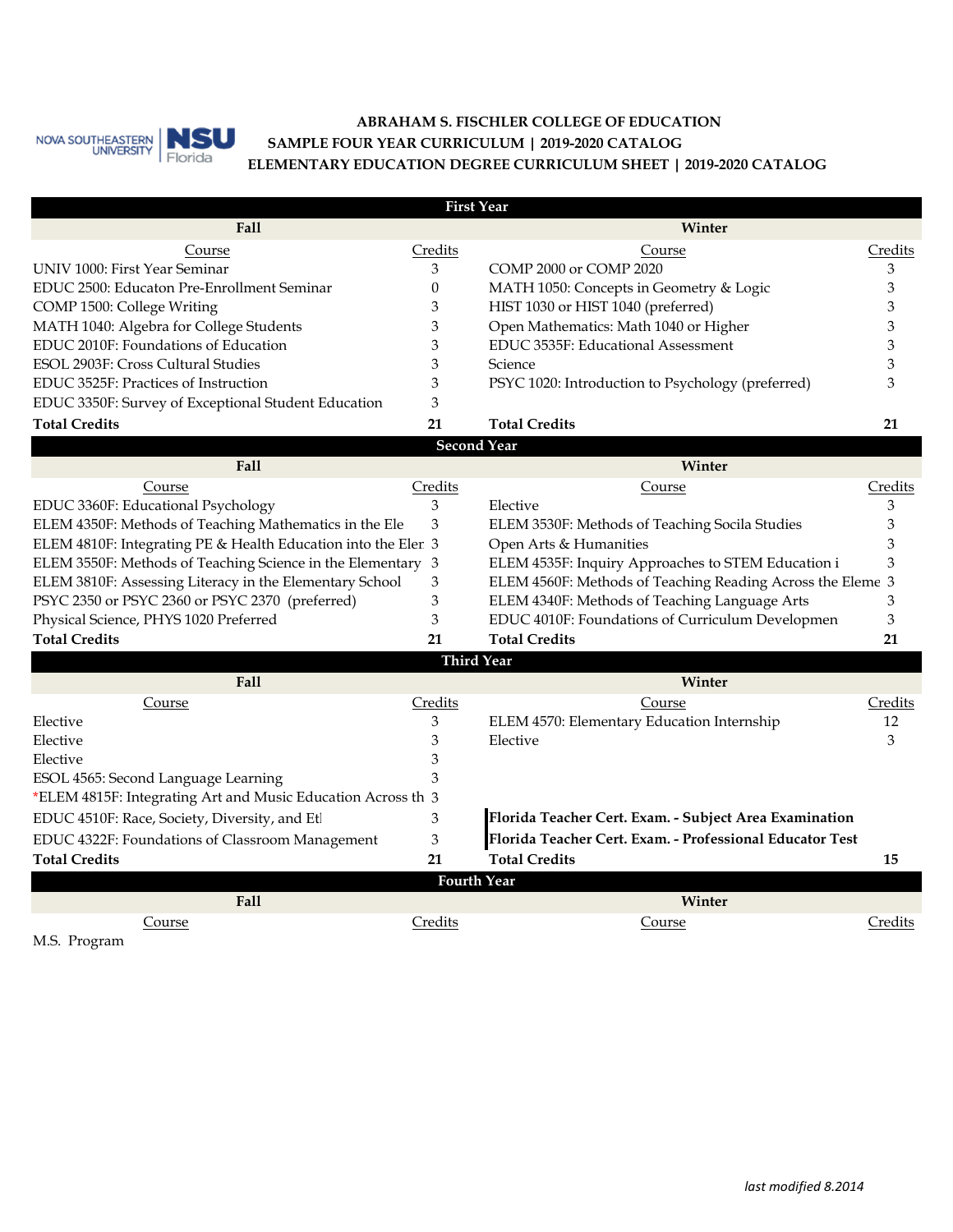**Total Credits Total Credits 30**

## **TOTAL CREDITS: 156**